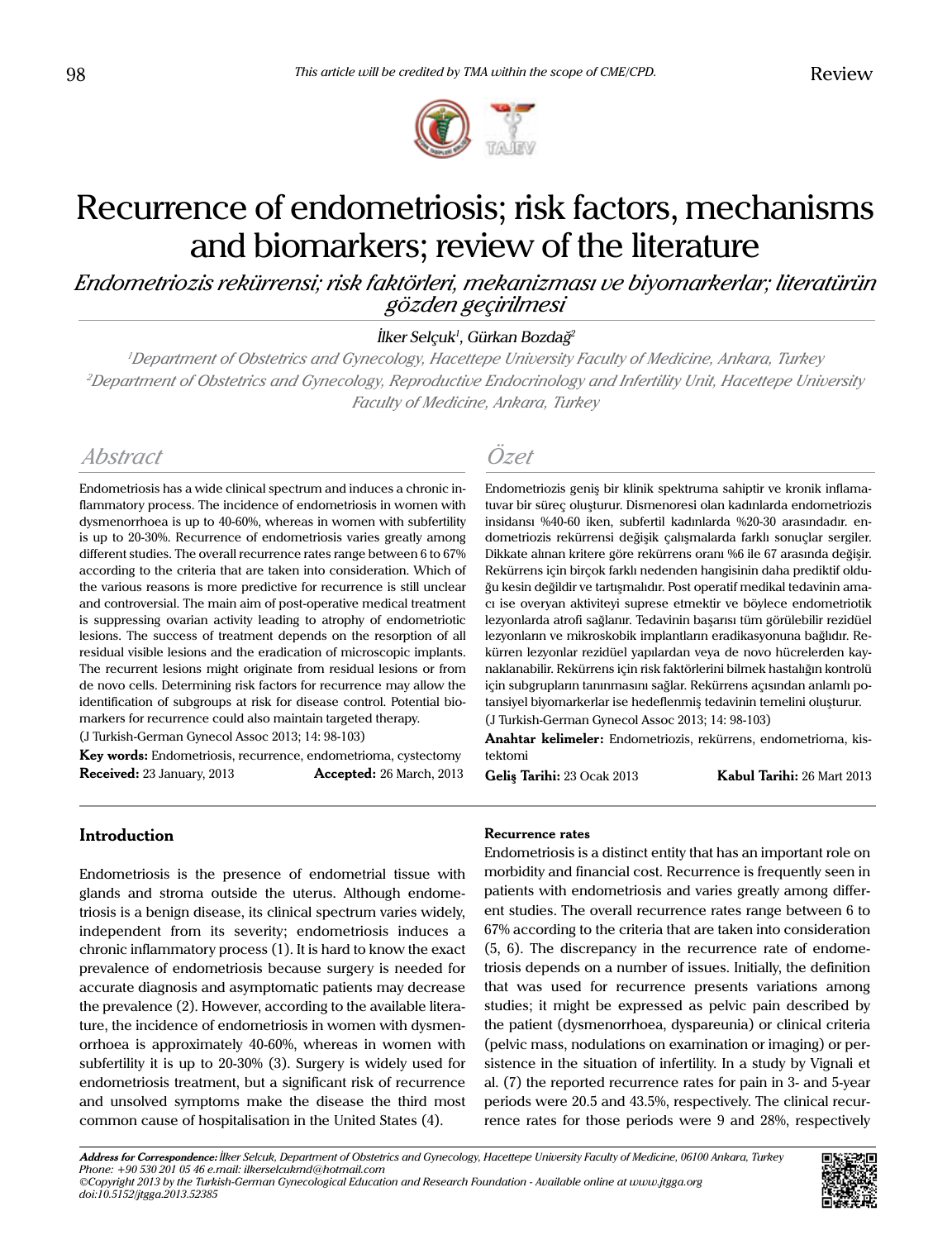(7). Fedele et al. (8) reported the rate of recurrence for dysmenorrhoea as almost 30% after the end of a one-year period following laparoscopic surgery. Exacoustos et al. (9) defined recurrence as cysts with a diameter of more than 10mm and found that pain was a realistic determinant factor for surgery, and that 76% of patients who had a recurrence suffered from pain-related symptoms. The recurrence rates for pain and painrelated symptoms are higher than the clinical recurrence rates detected by sonographic findings (10). Secondly, the duration of follow-up period after surgery influences the rate of recurrence, as expected. It has also been reported that the average two-year recurrence rate is 19.1% (from 23 studies), and the five-year recurrence rate ranges between 20.5 and 43.5% (10). Busacca et al. evaluated 144 recurrences of endometriosis from 1106 women diagnosed with endometriosis and found four-year recurrence rates as 24.6, 17.8, 30.6 and 23.7% for ovarian, peritoneal, deep ovarian and peritoneal endometriosis, respectively. The rates of recurrence increased as time passed after surgery and the 8-year recurrence rates were 42, 24.1, 43.4 and 30.9%, respectively (11). Parazzini et al. (12) reported that the two-year recurrence rates for stage I and II endometriosis as 5.7%, whereas it was 14.3% for stage III and IV endometriosis.

### **Risk factors for recurrence**

Although various reasons have been proposed as risk factors, it is still unclear and there is a controversy surrounding for which is more predictive for recurrence. Li et al. (13) followed-up 285 patients for a minimum of 36 months for recurrence after conservative surgery for endometriosis and reported that a history of endometriosis surgery, bilateral pelvic involvement of endometriotic lesions, left-sided endometrioma, tenderness, nodularity at cul-de-sac, post-operative high revised American Fertility Society (rAFS) scores, and younger age were all risk factors for recurrence. Liu et al. (14) followed 710 patients after endometriosis surgery for an average of 22.4 months and defined the recurrence of endometrioma as the presence of ovarian cysts 3cm in diameter for more than two consecutive menstrual cycles, and the recurrence of dysmenorrhoea as pain recurring after surgery with the severity score equal to or higher than that before surgery. They found that previous surgery, previous medication usage, younger age at surgery and total rAFS score were all risk factors for endometrioma recurrence; however, the total rAFS score was the only identified risk factor for dysmenorrhoea recurrence. For both recurrences, the hazard rate was constant in the first 28-30 months after surgery, but the hazard rate increased dramatically after that period.

After the evaluation of 121 patients following conservative laparoscopic surgery, Ghezzi et al. (15) reported that the left sided endometriomas recur more frequently, whereas Jones and Sutton (16) found that bilateral cysts were more likely to recur than single cysts after the evaluation of 73 patients following consecutive laparoscopic ablation. Saleh and Tulandi (17) evaluated 231 patients after the laparoscopic excision of endometrioma cysts and found that the reoperation rate was higher in women with larger cysts; Koga et al. (18) also reported similar findings after following-up 224 patients post-operatively for a minimum of 2 years. Busacca et al. (5) followed-up 366 patients

after laparoscopic endometrioma excision and reported that the advanced stage disease and previous surgery for endometriosis were two risk factors for recurrence and that the rate of recurrence increased with an extended follow-up period; they also found that the cyst recurrence was mostly associated with the pain recurrence. Porpora et al. (19) followed-up 166 patients after laparoscopic endometrioma cystectomy and found that prior surgery, pelvic adhesions and high rAFS score were all negative prognostic factors for recurrence. Fedele et al. (20) evaluated 47 symptomatic bladder endometriosis patients and found that the radicality of surgery was important for recurrence. Vignali et al. (7) reported that the completeness of the first surgery was a prognostic factor for recurrence after a 12 month follow-up period in 115 symptomatic patients who were operated upon for deep infiltrating endometriosis. Parazzini et al. (12) reported that the advanced stage disease at initial surgery had a higher recurrence rate and Busacca et al. (11) showed deep endometriosis, younger age, stage 3 or 4 disease and time passed after surgery were all risk factors for recurrence.

Pregnancy after surgery has been stated as a protective factor for recurrence by many studies. Pregnancy may suppress the activation and growth of endometriotic lesions and also inflammation caused by endometriotic lesions with regard to the increased progesterone levels (10). Table 1 shows the risk factors for recurrence.

#### **Preoperative medical therapy**

Preoperative medical therapy before surgery in endometriosis may increase the risk of recurrence. Koga et al. (18) followedup 224 patients for a minimum of 2 years post-operatively after laparoscopic ovarian endometrioma excision. They did not routinely administer pre- or post-operative medical treatment; this was only used because of the special needs of patients. 65 patients continued their medical treatment until the surgery and the average pre-operative medical treatment duration was 9.7 months. They concluded that the previous medical treatment for endometriosis caused significantly higher recurrence rates (18). That may be as a result of the endometriotic lesions being masked during the surgery because of the previous usage of medication. Moreover, medical treatment may alter some genomic processes of endometriotic lesions, and suppress normal eukaryotic cells. This may lead to an increase in dyskaryotic cells in the endometriotic implants by negative selection (21). Muzii et al. (22) also reported that pre-operative Gonadotropin Releasing Hormone (GnRH) agonist treatment did not provide any surgical improvement and did not affect recurrence rates.

#### **Postoperative medication and endometriosis recurrence**

Endometriosis is an oestrogen-dependent chronic inflammatory disease and an increased estrogenic effect on endometriotic tissues may aggravate the disease by genetic variations (23). The main aim of post-operative medical treatment is to suppress ovarian activity and that result in atrophy of endometriotic lesions. The success of treatment depends on the application of medical treatment after the resorption of all residual visible lesions and the eradication of the microscopic implants so that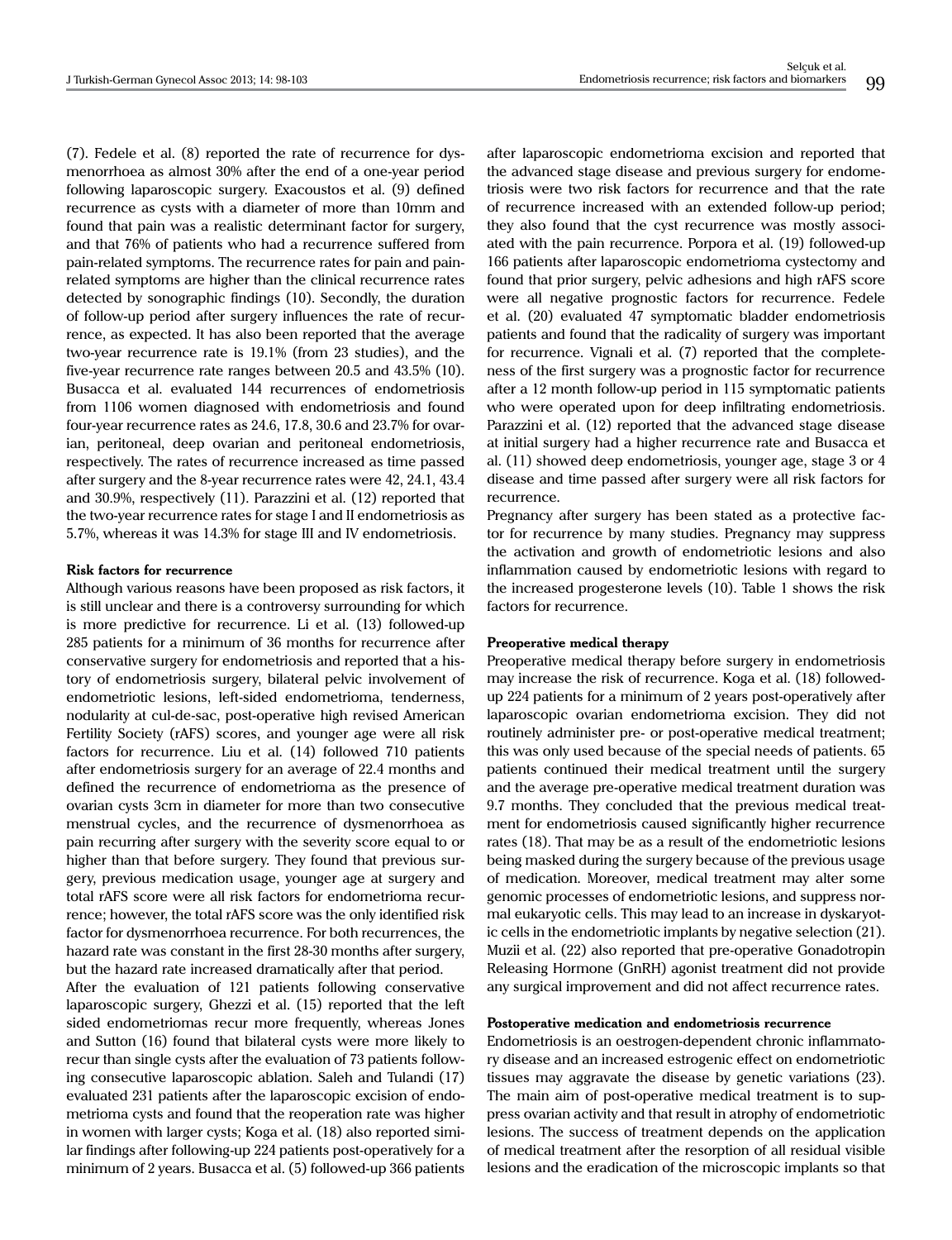|  |              |  |  | Table 1. Table shows the risk factors for recurrence with |  |
|--|--------------|--|--|-----------------------------------------------------------|--|
|  | common sides |  |  |                                                           |  |

| <b>Risk factors</b>               |  |  |  |
|-----------------------------------|--|--|--|
| Younger age                       |  |  |  |
|                                   |  |  |  |
|                                   |  |  |  |
|                                   |  |  |  |
| Laterality of lesions             |  |  |  |
|                                   |  |  |  |
| rAFS stage                        |  |  |  |
| rAFS > 70                         |  |  |  |
| rAFS score                        |  |  |  |
|                                   |  |  |  |
|                                   |  |  |  |
|                                   |  |  |  |
|                                   |  |  |  |
| Size of cyst                      |  |  |  |
|                                   |  |  |  |
| High preoperative pain            |  |  |  |
| Absence of pregnancy              |  |  |  |
|                                   |  |  |  |
|                                   |  |  |  |
| Previous medical treatment        |  |  |  |
|                                   |  |  |  |
| Completeness of the first surgery |  |  |  |
| Extend of surgical excision       |  |  |  |
| Painful nodule                    |  |  |  |
|                                   |  |  |  |

the recurrence of the disease could be minimised and the pain free period could be maintained (24, 25).

Non-steroidal anti inflammatory drugs (NSAIDs) may decrease the severity of pain, but it is difficult to say whether they have a role on recurrence rates in comparison to placebo (26). In a review by Cochrane, NSAIDs were used for pain in endometriosis, but the existing data are inadequate to say that they are effective for the treatment of pain caused by endometriosis and there is no significant difference in pain relief between types of NSAIDs (26).

Telimaa et al. (27) described that medroxyprogesterone acetate and danazol reduce pelvic pain scores more effectively than placebo when used postoperatively, but this treatment has more valuable results when used for at least six months. Morgante et al. (6) reported that low-dose danazol (100 mg/d for six months) and GnRH agonist treatment for six months postoperatively reduce pelvic pain incidence when compared with women not taking a therapy. Despite these findings, Bianchi et al. stated that there was not a significant role of danazol on postoperative recurrence rates when 600 mg/day was used for 3 months, and found no difference on recurrence rates between two groups taking danazol or not, with a ratio of 26% and 34%, respectively (28). The difference between the two studies might be related to the duration of treatment.

GnRH agonists are also used in the treatment of endometriosis after surgery (29). When compared with non users and placebo, the administration of GnRH agonists for 6 months after surgery reduces pain significantly at the 12 and 24 month follow-ups (30). Despite that study, the usage of GnRH agonists for 3 months had no effect on the pain free period in stage III/IV endometriosis (31). Jee et al. (32) reported that although postoperative GnRH agonist treatment did not reduce the objective disease recurrence in stage III/IV disease, the use of GnRH agonists delays the time to recurrence.

Oral contraceptive pills (OCP) have an important role on both recurrence rates and pain relief by the theory of ovarian inactivation, inhibition of proliferation on endometriotic lesions and also by decreasing retrograde menstruation (33, 34). Muzii et al. (34) evaluated patients who were taking low dose cyclic oral contraceptives compared to non-users after laparoscopic ovarian endometrioma excision and reported a prospective randomised controlled trial (RCT); results showed that recurrence rates were lower for the group who were using low dose cyclic oral contraceptives at the end of first year, but that the 24 and 36 month recurrence rates did not significantly differ between two groups. Koga et al. (18) also stated that the longterm recurrence rates did not significantly change in response to post-operative medical therapy.

Vercellini et al. (35) compared two groups: continuous OCP users post-operatively and those who had never used OCP; they found that continuous OCP users had a significantly reduced risk of recurrence which depended on the length of usage. There may be differences between the continuous and cyclic usage of OCP, especially from the theory that cyclic usage causes intermittent menstrual flow, which enforces the endometriotic lesions (36). Seracchioli et al. (33) reported that continuous or cyclic usage of OCP produced significantly better outcomes for recurrence when compared with the non-user group; however, there was no statistical difference between continuous and cyclic users. The continuous OCP usage might be initiated instead of cyclic treatment in the first step or scheduled if cyclic treatment fails to provide pain relief (37).

Levonorgestrel causes endometrial glandular atrophy, downregulation of endometrial cell proliferation, an increase in apoptosis and an anti-inflammatory and immunomodulatory effect. This causes amenorrhea in most patients, and also leads to a relief in pain related to the menstrual period (38). In 2003, Vercellini et al. (39) performed a randomised controlled trial, and reported that the insertion of a levonorgestrel-*in utero* device (LNG-IUD) reduces the recurrence risk after one year when compared with patients who are expectantly observed after surgery for endometriosis. Bayoglu et al. (40) compared LNG-IUD and GnRH agonists in a prospective randomised controlled study and found no significant difference regarding chronic pelvic pain associated with endometriosis after the short and medium duration of follow-up.

From this point of view, it is important to choose the treatment according to the side effects of the administered treatment and the patient's characteristics.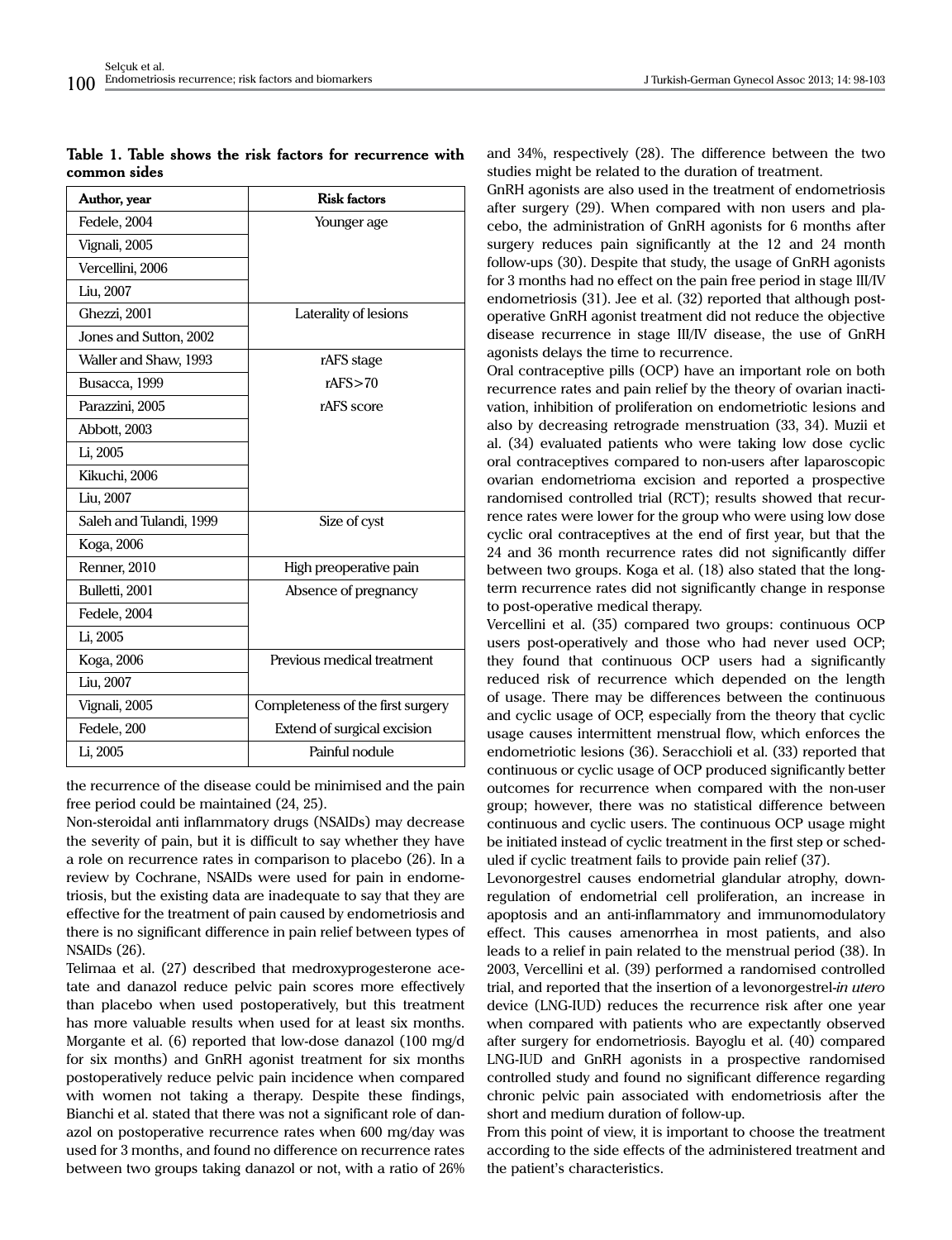# **Causes of recurrence**

There are several studies that aim to investigate the cause of recurrence in endometriosis. The analytical determinants suggest that some subgroups with similar characteristics have high recurrence rates (14). Liu et al. (14) reported that the rate for disease recurrence is constant approximately for the first 30 months after surgery; however, the risk increases dramatically after that period, which highlights the importance of the length of follow-up period in the reported studies.

Mainly, the recurrent lesions might originate from residual lesions or alternatively from *de novo* cells coming through retrograde bleeding. Several studies demonstrate that the recurrence risk increases if the lesions are not completely removed during the initial surgery and tend to arise in the same location (9, 10). Of note, laparatomy versus laparoscopy shows comparable performance regarding the recurrence of dysmenorrhoea and pelvic pain; however, dyspareunia was higher in the laparatomy group and in those patients needing a new operation (41). The pregnancy rate also did not show a significant difference between two groups at the end of 24 months (41). For the treatment of endometrioma, excisional surgery for endometrioma was shown to be better than drainage and ablation, both for the recurrence of endometrioma, pain symptoms and fertility outcome (42). Of interest, Carmona et al. (43) reported that laser ablation resulted in higher and earlier recurrence rates when compared with endometrioma cystectomy. Fedele et al. (44) reported that the result of recurrence after repetitive laparoscopy was similar to that after the first surgery.

Lymph node involvement and lymphovascular invasion could also be responsible for recurrence, particularly in deep infiltrating endometriosis (45). Deep endometriosis also has a higher recurrence rate, which increases with time after first-line surgery. Although the radicality of the operation improves fertility outcome and reduces recurrence rates (11), a history of prior surgery and the presence of adhesions are negative prognostic factors for recurrence (19).

Approximately 10-18% of hysterectomies are performed as a result of chronic pelvic pain (46). Some studies reported endometriosis recurrence and the need for an additional surgery even after hysterectomy and bilateral salpingo-oophorectomy. Recurrent symptoms may occur in approximately 10% of patients after definitive surgery (47). Fedele et al. (48) reported that radical hysterectomy and removing infiltrating lesions achieves a better outcome and relief in symptoms when compared with conventional hysterectomy. Shakiba et al. (49) reported that the preservation of ovaries at hysterectomy increases the risk of reoperation for endometriosis-related symptoms.

The immunological factors might also play a role on the recurrence of endometriosis. The higher existence of CD15a positive Natural Killer cells in both peritoneal fluid and peripheral blood in women with endometriosis have been previously shown (50). Of interest, even after treatment with surgery or medical treatment, they do not decrease, which might cause the maintenance of an inflammatory environment for recurrence (50). The oestrogen receptor polymorphism, oestrogen receptor alpha-Pvull, may also be related to recurrence (51). Even in heterogeneous polymorphisms, the risk of recurrence increases according to the wild type.

#### **Biomarkers for recurrence**

Knowing risk factors for recurrence may allow subgroups to be identified who are at risk of recurrence. On the other hand, considering the mechanisms related to recurrence can protect the patient from unnecessary interventions and select the special treatment modality on the basis of patient characteristics (10). Since endometriosis is an oestrogen-dependent disease, the first candidate for a biomarker is the mechanism related to it. To recall the basic principles, oestrogen receptors (ER) exist in two forms, ER-alpha and ER-beta, which exhibit an E-binding domain and a DNA-binding domain. Luisi et al. reported that the ER-alpha gene polymorphism is more associated with recurrence, especially if Pvull ER-alpha gene homozygosity is detected (51). In accordance with that, women with the PP ER-alpha genotype have higher bone mineral density and a higher risk of undergoing premenopausal hysterectomy due to leiomyoma than other genotypes (52).

Cyclooxygenase-2 (COX-2) is a rate limiting enzyme of prostoglandin (PG) synthesis and plays a crucial role in the inflammation and proliferation of endometriotic lesions (53). It has been reported that in the peritoneal fluid of infertile women with endometriosis, the concentration of PGs are increased and abnormal levels of peritoneal PGs also cause adverse effects on fertilisation, implantation and embryonic growth (54). Overexpression of COX-2 is correlated with the intensity of dysmenorrhoea (55), and non-menstrual chronic pelvic pain in women with endometriosis (56). Yuan et al. (53) evaluated 109 patients for recurrence who had histologically confirmed endometriosis from previous surgery. COX-2 expression in endometrioma tissue samples was evaluated by immunohistochemistry and 53 patients were found to have recurrence, while the remaining 56 did not. They showed a significantly higher level of COX-2 staining in the recurrent group. In other words, over-expression of COX-2 causes more frequent recurrence, and COX-2 expression level, the previous use of medication and the presence of adhesions are three important risk factors for recurrence (53).

Nuclear factor-kappa B (NF-kB) is a dimeric transcription factor that promotes the expression of more than 150 genes involved in cellular processes (57). p50, p52, p65, c-Rel and RelB are members of the NF-kB family. These all take part in DNA binding and regulation. A variety of genes are regulated by NF-kB, like genes for immune response, inflammatory processes, cell adhesion, proliferation and apoptosis (58). *In vitro* studies have shown that TNF-alpha and IL-1 alpha stimulation induce IL-6 and leukaemia inhibitory factor (LIF) production in endometrial epithelial cells, and that treatment with NF-kB inhibitor suppresses TNF-alpha or IL-1 alpha induced IL-6 and LIF production (59). NF-kB inactivation occurs through progesterone receptors (PRs). In the endometrium, there is a dynamic challenge with NF-kB activation and PR-B expression (60). Oxidants and cytokines are inducers of NF-kB activation, which in turn causes the proliferation of endometriotic cells. Therefore, NF-kB seems to have a pivotal role on the pathogenesis of endometriosis (58). Potentially, NF-kB is a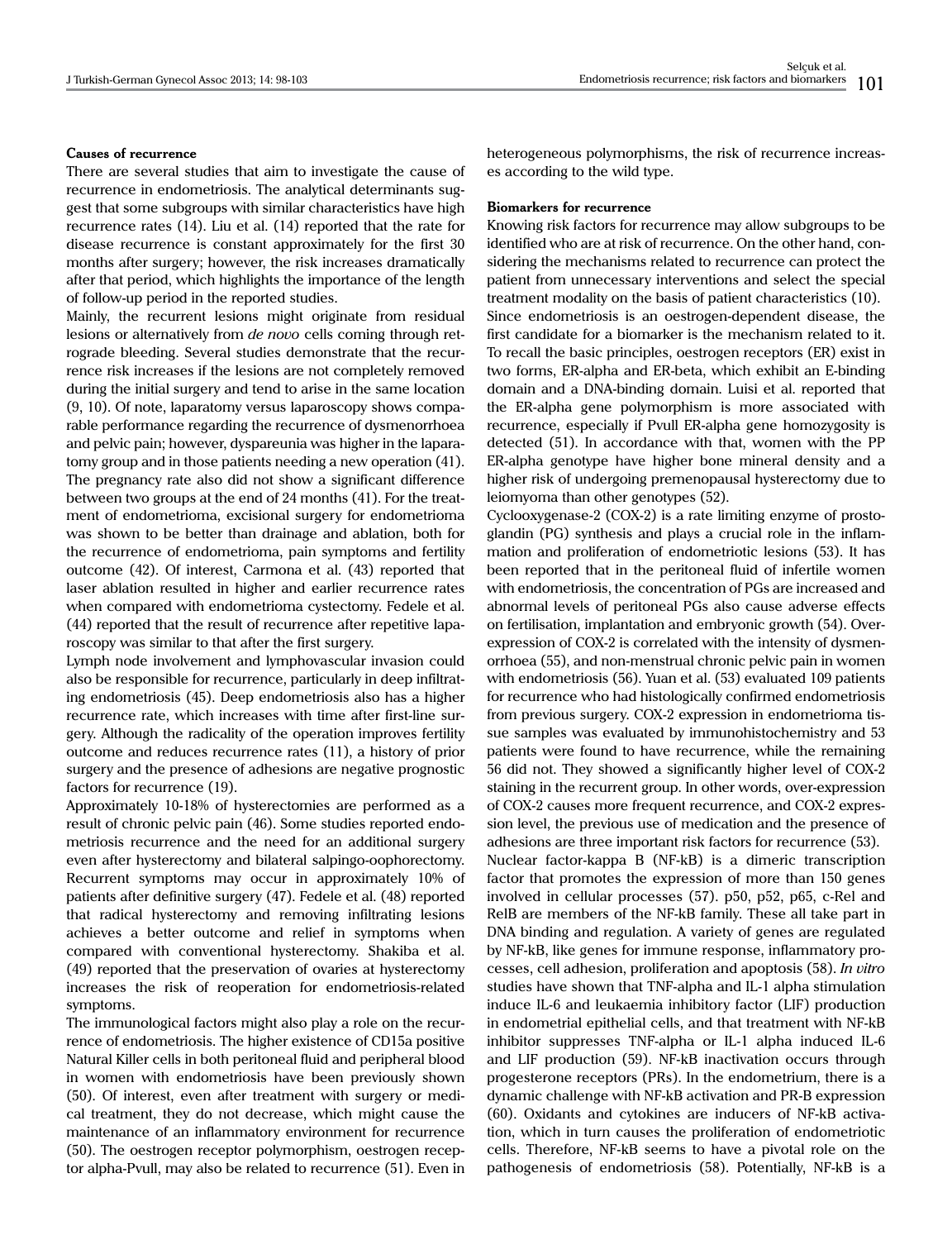promising biomarker to identify patients with a high risk of recurrence in endometriosis. Shen et al. (61) evaluated 109 patients who had undergone previous endometriosis surgery and had a histologically confirmed endometriosis. 53 of these patients had recurrence within 30 months of surgery, whereas the remaining 56 did not experience recurrence at least 32 months after the surgery. The patient groups were similar in age, rAFS stage, menstrual phase and other variables, except for the previous use of endometriosis-related medication. The patients' archived, formalin-fixed, paraffin-embedded tissue blocks were immunohistochemically stained for the progesterone receptor isoform B (PR-B) and nuclear factor kappa-B p65 (NF-kB p65) subunit. The immunoreactivity of NF-kB p65 subunit was significantly higher in the recurrent group, whereas PR-B immunoreactivity was significantly higher in the non-recurrent group. The correlation between staining scores of NF-KB p65 subunit and COX-2 were also highly parallel. Therefore, increased NF-KB p65 immunoreactivity in relation with the decreased PR-B immunoreactivity constitutes a good biomarker for the recurrence of ovarian endometrioma, with both sensitivity and specificity ranges showing a minimum of 80%. They eclipsed the prediction power of COX-2 after regression model (61).

# **Conclusion**

It is difficult to completely eliminate the risk of endometriosis recurrence. Various risk factors have been suggested for recurrence in the literature and these are both patient- and surgeondependent. According to the risk factor and the follow-up period, the recurrence rates may also alter. Finding an ideal biomarker may clarify the recurrence process, so that an individualised treatment can be maintained.

# **Ethics Committee Approval:** *N/A*

**Informed Consent:** *N/A*

**Peer-review:** *Externally peer-reviewed.*

**Author contributions** *– İ.S., G.B.; Concept – G.B.; Design - G.B.; Supervision - G.B.; Resource – İ.S., G.B.; Materials - İ.S., G.B.; Data Collection&/or Processing – İ.S.; Analysis&/or Interpretation – İ.S., G.B.; Literature Search - İ.S.; Writing - İ.S., G.B.; Critical Reviews - G.B.*

**Conflict of Interest:** No conflict of interest was declared by the authors.

**Financial Disclosure:** No financial disclosure was declared by the authors.

# **References**

- 1. Kennedy S, Bergqvist A, Chapron C, D'Hooghe T, Dunselman G, Greb R, et al. ESHRE guideline for the diagnosis and treatment of endometriosis. Hum Reprod 2005; 20: 2698-704. **[[CrossRef](http://dx.doi.org/10.1093/humrep/dei135)]**
- 2. Viganò P, Parazzini F, Somigliana E, Vercellini P. Endometriosis: epidemiology and aetiological factors. Best Pract Res Clin Obstet Gynaecol 2004; 18: 177-200. **[[CrossRef](http://dx.doi.org/10.1016/j.bpobgyn.2004.01.007)]**
- 3. Farquhar C. Endometriosis. BMJ 2007; 334: 249-53. **[\[CrossRef](http://dx.doi.org/10.1136/bmj.39073.736829.BE)]**
- 4. Velebil P, Wingo PA, Xia Z, Wilcox LS, Peterson HB. Rate of hospitalization for gynecologic disorders among reproductive-age women in the United States. Obstet Gynecol 1995; 86: 764-9. **[\[CrossRef](http://dx.doi.org/10.1016/0029-7844(95)00252-M)]**
- 5. Busacca M, Marana R, Caruana P, Candiani M, Muzii L, Calia C, et al. Recurrence of ovarian endometrioma after laparoscopic excision. Am J Obstet Gynecol 1999; 180: 519-23. **[\[CrossRef\]](http://dx.doi.org/10.1016/S0002-9378(99)70247-4)**
- 6. Morgante G, Ditto A, La Marca A, De Leo V. Low-dose danazol after combined surgical and medical therapy reduces the incidence of pelvic pain in women with moderate and severe endometriosis. Hum Reprod 1999; 14: 2371-4. **[\[CrossRef](http://dx.doi.org/10.1093/humrep/14.9.2371)]**
- 7. Vignali M, Bianchi S, Candiani M, Spadaccini G, Oggioni G, Busacca M. Surgical treatment of deep endometriosis and risk of recurrence. J Minim Invasive Gynecol 2005; 12: 508-13. **[\[CrossRef](http://dx.doi.org/10.1016/j.jmig.2005.06.016)]**
- 8. Fedele L, Bianchi S, Zanconato G, Bettoni G, Gotsch F. Long-term follow-up after conservative surgery for rectovaginal endometriosis. Am J Obstet Gynecol 2004; 190: 1020-4. **[\[CrossRef\]](http://dx.doi.org/10.1016/j.ajog.2003.10.698)**
- 9. Exacoustos C, Zupi E, Amadio A, Amoroso C, Szabolcs B, Romanini ME, et al. Recurrence of endometriomas after laparoscopic removal: sonographic and clinical follow-up and indication for second surgery. J Minim Invasive Gynecol 2006; 13: 281-8.**[\[CrossRef](http://dx.doi.org/10.1016/j.jmig.2006.03.002)]**
- 10. Guo SW. Recurrence of endometriosis and its control. Hum Reprod Update 2009; 15: 441-61. **[\[CrossRef\]](http://dx.doi.org/10.1093/humupd/dmp007)**
- 11. Busacca M, Chiaffarino F, Candiani M, Vignali M, Bertulessi C, Oggioni G, et al. Determinants of long-term clinically detected recurrence rates of deep, ovarian, and pelvic endometriosis. Am J Obstet Gynecol 2006; 195: 426-32. **[[CrossRef\]](http://dx.doi.org/10.1016/j.ajog.2006.01.078)**
- 12. Parazzini F, Bertulessi C, Pasini A, Rosati M, Di Stefano F, Shonauer S, et al. Determinants of short term recurrence rate of endometriosis. Eur J Obstet Gynecol Reprod Biol 2005; 121: 216-9. **[\[CrossRef](http://dx.doi.org/10.1016/j.ejogrb.2004.11.033)]**
- 13. Li HJ, Leng JH, Lang JH, Wang HL, Liu ZF, Sun DW, et al. Correlative factors analysis of recurrence of endometriosis after conservative surgery. Zhonghua Fu Chan Ke Za Zhi 2005; 40: 13-6.
- 14. Liu X, Yuan L, Shen F, Zhu Z, Jiang H, Guo SW. Patterns of and risk factors for recurrence in women with ovarian endometriomas. Obstet Gynecol 2007; 109: 1411-20. **[\[CrossRef](http://dx.doi.org/10.1097/01.AOG.0000265215.87717.8b)]**
- 15. Ghezzi F, Beretta P, Franchi M, Parissis M, Bolis P. Recurrence of ovarian endometriosis and anatomical location of the primary lesion. Fertil Steril 2001; 75: 136-40. **[[CrossRef\]](http://dx.doi.org/10.1016/S0015-0282(00)01664-2)**
- 16. Jones KD, Sutton CJ. Recurrence of chocolate cysts after laparoscopic ablation. J Am Assoc Gynecol Laparosc 2002; 9: 315-20. **[[CrossRef\]](http://dx.doi.org/10.1016/S1074-3804(05)60410-0)**
- 17. Saleh A, Tulandi T. Reoperation after laparoscopic treatment of ovarian endometriomas by excision and by fenestration. Fertil Steril 1999; 72: 322-4. **[[CrossRef\]](http://dx.doi.org/10.1016/S0015-0282(99)00243-5)**
- 18. Koga K, Takemura Y, Osuga Y, Yoshino O, Hirota Y, Hirata T, et al. Recurrence of ovarian endometrioma after laparoscopic excision. Hum Reprod 2006; 21: 2171-4.**[\[CrossRef](http://dx.doi.org/10.1093/humrep/del125)]**
- 19. Porpora MG, Pallante D, Ferro A, Crisafi B, Bellati F, Benedetti Panici P. Pain and ovarian endometrioma recurrence after laparoscopic treatment of endometriosis: a long-term prospective study. Fertil Steril 2010; 93: 716-21. **[\[CrossRef](http://dx.doi.org/10.1016/j.fertnstert.2008.10.018)]**
- 20. Fedele L, Bianchi S, Zanconato G, Bergamini V, Berlanda N, Carmignani L. Long-term follow-up after conservative surgery for bladder endometriosis. Fertil Steril 2005; 83: 1729-33. **[[CrossRef\]](http://dx.doi.org/10.1016/j.fertnstert.2004.12.047)**
- 21. Blumenfeld Z. Hormonal suppressive therapy for endometriosis may not improve patient health. Fertil Steril 2004; 81: 487-92. **[\[CrossRef\]](http://dx.doi.org/10.1016/j.fertnstert.2003.07.038)**
- 22. Muzii L, Marana R, Caruana P, Mancuso S. The impact of preoperative gonadotropin-releasing hormone agonist treatment on laparoscopic excision of ovarian endometriotic cysts. Fertil Steril 1996; 65: 1235-7.
- 23. Augoulea A, Alexandrou A, Creatsa M, Vrachnis N, Lambrinoudaki I. Pathogenesis of endometriosis: the role of genetics, inflammation and oxidative stress. Arch Gynecol Obstet 2012; 286: 99-103. **[\[CrossRef\]](http://dx.doi.org/10.1007/s00404-012-2357-8)**